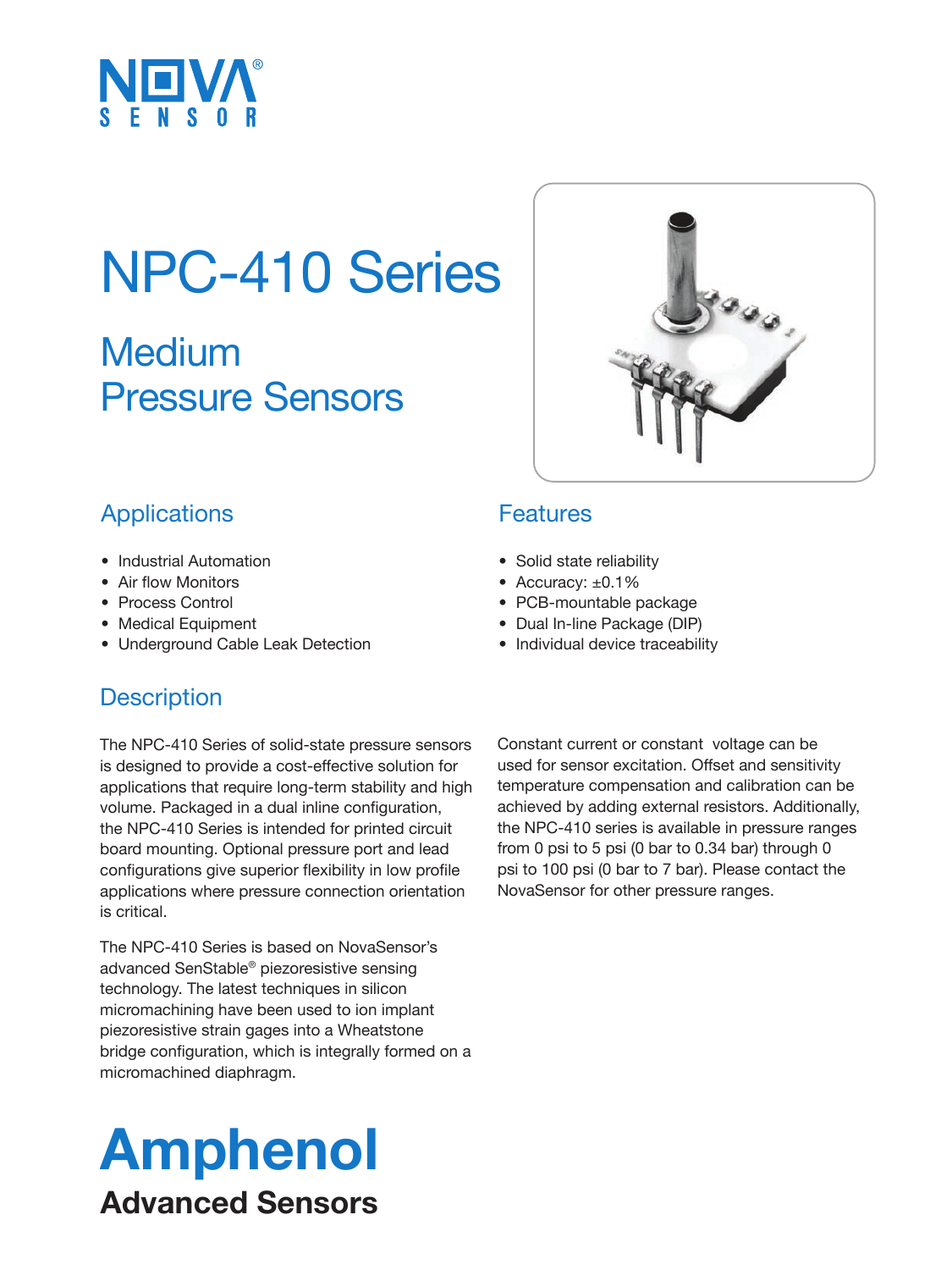# NPC-410 Specifications

#### Pressure Ranges

- Gauge and Differential: 5, 15, 30, 50 and 100 psi (0.34, 1, 2, 3.4 and 7 bar)
- Absolute: 15, 30, 50 and 100 psi (1.03, 2.06, 6.89 bar)

| Parameter                | Value                  | <b>Units</b> | <b>Notes</b>     |
|--------------------------|------------------------|--------------|------------------|
| Environmental            |                        |              |                  |
| Temperature Range        |                        |              |                  |
| Operating <sup>(9)</sup> | $-40$ to 257           | $\circ$ F    | (-40°C to 125°C) |
| Storage                  |                        |              |                  |
|                          | $-67^{\circ}$ F to 302 | $\circ$ F    | (-55°C to 150°C) |
| <b>Mechanical</b>        |                        |              |                  |
| Weight                   | 0.005                  | lb           | (2.5 g)          |

Media Compatibility

Positive differential and gauge ports Absolute and negative differential ports Compatible with exposed materials Dry gases only

6





NPC-410 Series package diagram



- 2. Lead pins can be either be in the same or the opposite direction of the pressure tube. Option (1) has the leads in the "Up" position, the same direction as the tube. Option (3) has the leads in the "Down" position, the opposite direction of the tube.
- 3. Gauge and differential pressure devices are tested by applying pressure to the positive differential port (P2) and venting to atmosphere the reference port (P1). Absolute pressure devices use only P1 to apply vacuum or pressure.





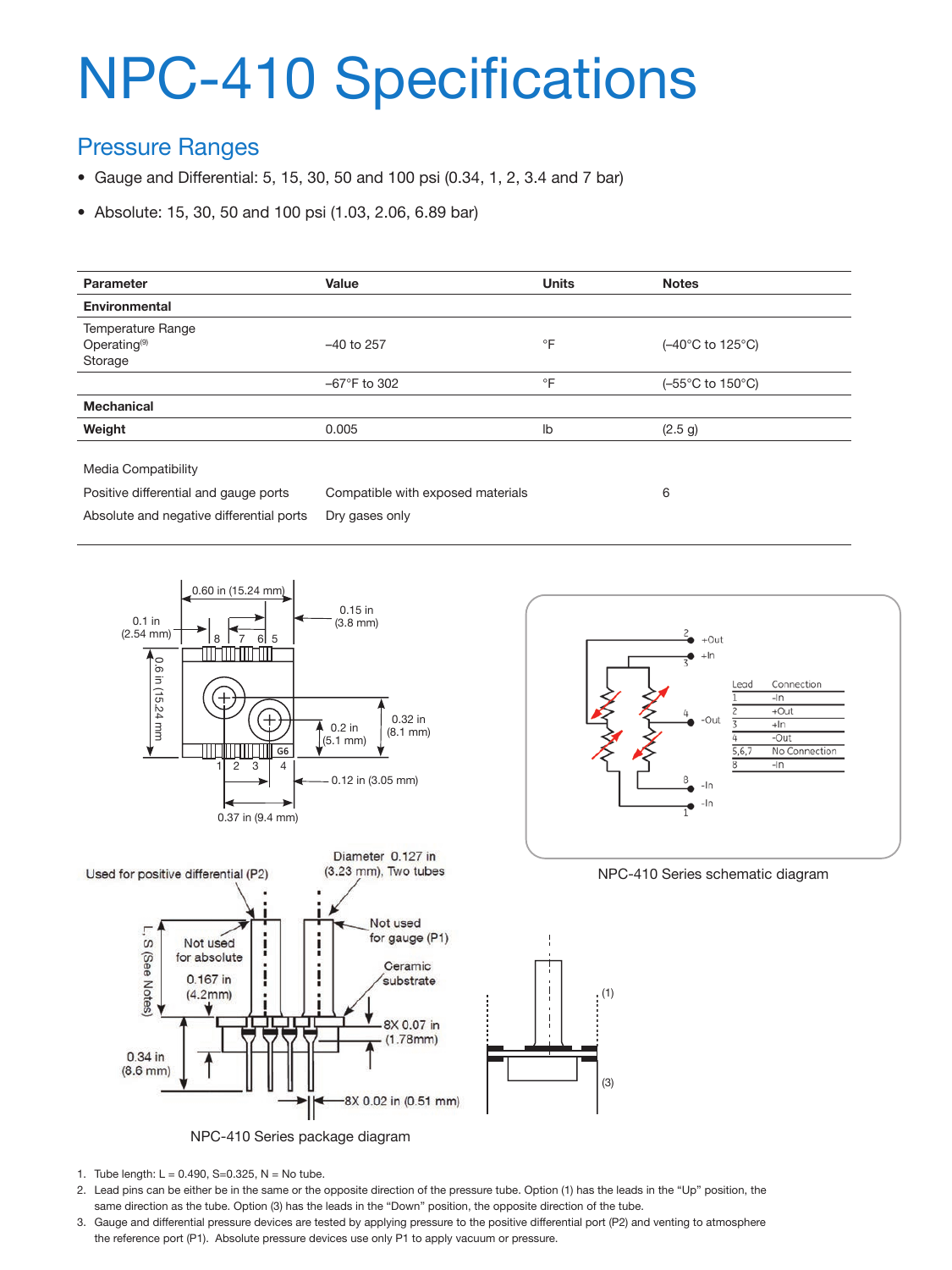# NPC-410 Specifications

| <b>Parameter</b>                   | <b>Units</b> | <b>Minimum</b> | <b>Type</b> | <b>Maximum</b> | <b>Notes</b> |  |  |  |
|------------------------------------|--------------|----------------|-------------|----------------|--------------|--|--|--|
| <b>Performance Parameters(1)</b>   |              |                |             |                |              |  |  |  |
| Full Scale Output (FSO)            | mV           | 105            | 125         | 155            |              |  |  |  |
| Zero Pressure Output               | mV           | -50            | 0           | 50             | 2            |  |  |  |
| Linearity                          | %FSO         |                |             | 0.1            | 3, 7         |  |  |  |
| Pressure Hysteresis                | %FSO         |                |             | 0.1            |              |  |  |  |
| Input and Output Impedance         | Ω            | 2500           | 4000        | 6000           |              |  |  |  |
| Thermal Accuracy-Span              | %FSO         |                | 1.5         |                | 2,4          |  |  |  |
| Thermal Accuracy-Zero              | %FSO         |                | 0.5         |                | 2,4          |  |  |  |
| Coefficient-Resistance Temperature | $%$ /°C      |                | 0.3         |                | 4            |  |  |  |
| Thermal Hysteresis-Zero            | %FSO         |                | 0.1         |                | 4            |  |  |  |
| Pressure Overload                  | Rated        |                |             | 3X             | 5, 8         |  |  |  |

1. Ambient temperature = 77°F (25°C), unless otherwise noted Supply current = 1.5 mA. Gauge and differential pressure devices are tested by applying pressure to the positive differential port (P2) and venting to atmosphere the reference port (P1). 2. External resistors can be added to reduce temperature errors and calibrate the

3. Best fit straight line.

- 4. Temperature range 32°F to 140°F (0°C to 60°C), reference to 77°F (25°C).
- 5. 3X or 200 psi (13.78 bar) maximum, whichever is less.
- 6. Exposed materials are pyrex, ceramic, silicon, epoxy, RTV and stainless steel.
- 7. 5 psi (0.34 bar) specifications: Linearity: 0.25 ±%FSO.
	- 8. Port 1 is limited to 60 PSIG for differential and absolute pressure sensors. Contact factory for 50 PSIA/D and 100 PSIA/D units.

### Ordering Information

The code number to be ordered may be specified as follows:

#### **NPC-410**

offset and FSO.



\* Order NPC-410-XXXG-XN in place of NPC-410-XXXD-XN